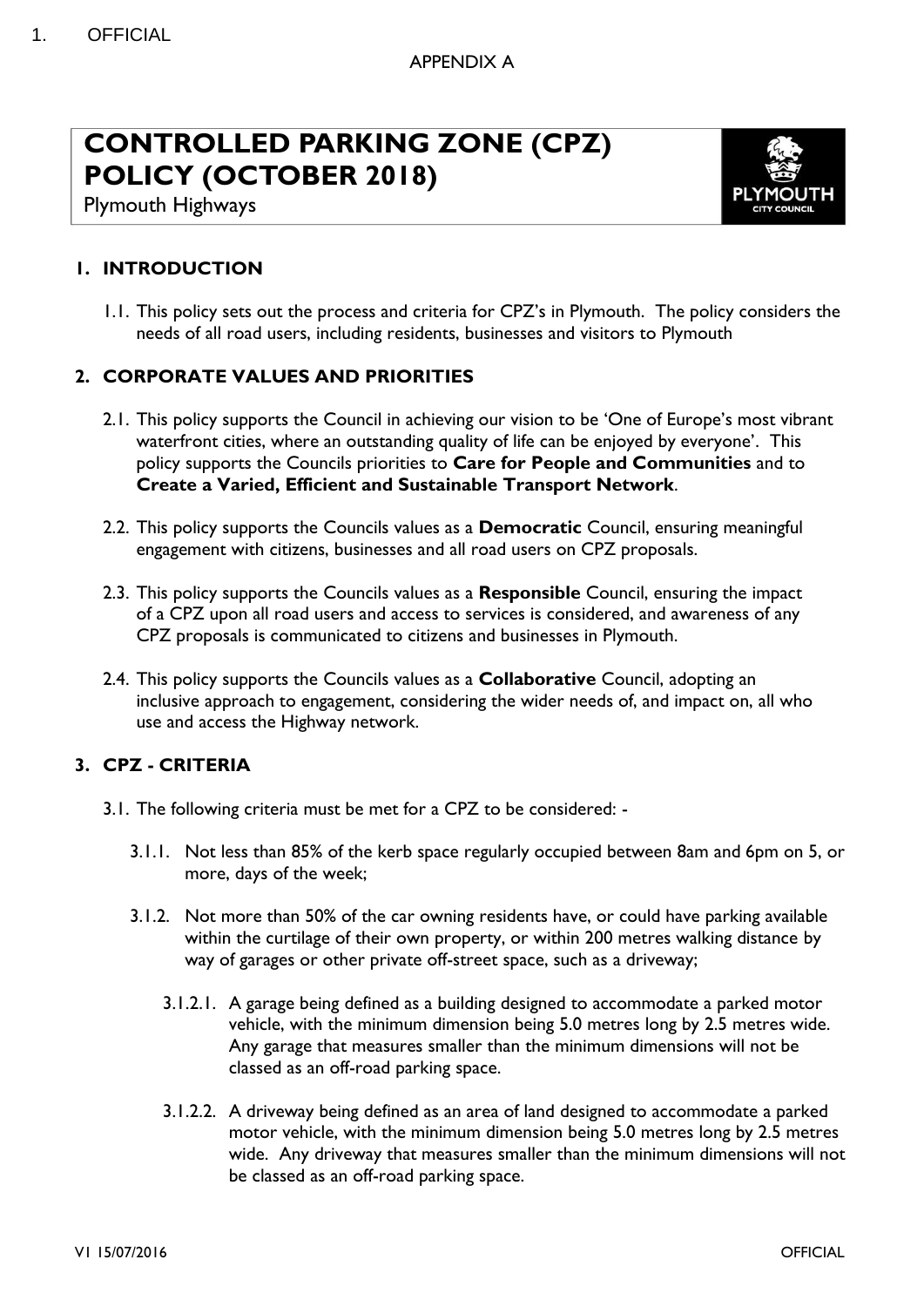#### 3. OFFICIAL

3.1.3. The peak or normal working day demand for residents' spaces should not 125% of the zones parking capacity (*i.e. If a zone which has provision for 100 residents parking spaces, the peak or normal working day demand for residents parking cannot exceed 125*).

## **4. CPZ - PROCESS**

4.1. The process to consider a CPZ as set out below highlights that a CPZ can take up to 11 months from initial request through to delivery on the ground, set out as follows: -

## **Stage 1 - Scheme Request**

4.2. Ward Members make requests for a new, amendment to or a review of a CPZ to Plymouth Highways. All Ward Members should be in agreement to such a request. Multiple requests will be prioritised in consultation with the Cabinet Member responsible for Parking.

### **Stage 2 - 'Fact find' – 8 weeks**

- 4.3. Plymouth Highways will undertake an assessment to establish the following:
	- **Available On Street kerb space;**
	- Available Off Street parking (*PCC and Private car parks*);
	- Whether residents have access to driveways (see 4.6) and/or garages (see 4.5);
	- Whether business have private parking or land to accommodate parking;
	- How much of the available parking is accessible to residents, businesses and visitors;
	- Opportunities to create additional parking i.e. through removal of restrictions;
	- Engagement with the Councils Sustainable Transport and Public Transport teams in respect to the availability and accessibility of alternative transport i.e. Public Transport Services;
	- Occupancy of the available parking (over 7 days a week)
- 4.4. Plymouth Highways will engage the local community, via community drop in sessions and through online submissions, to capture detailed understanding of local parking concerns and provide information around what a CPZ is, how it works, permits, costs and exclusions; to ensure communities are fully informed. These engagement sessions will also help the Council consider solutions, which include considering solution which address concerns without the requirement for a CPZ.
- 4.5. A garage being defined as a building designed to accommodate a parked motor vehicle, with the minimum dimension being 5.0 metres long by 2.5 metres wide. Any garage that measures smaller than the minimum dimensions will not be classed as an off-road parking space.
- 4.6. A driveway being defined as an area of land designed to accommodate a parked motor vehicle, with the minimum dimension being 5.0 metres long by 2.5 metres wide. Any driveway that measures smaller than the minimum dimensions will not be classed as an offroad parking space.
- 4.7. This outcome of the fact find is to be presented back to the Cabinet Member responsible for Parking. Process can be stopped at this point if evidence shows sufficient parking available or criteria not met.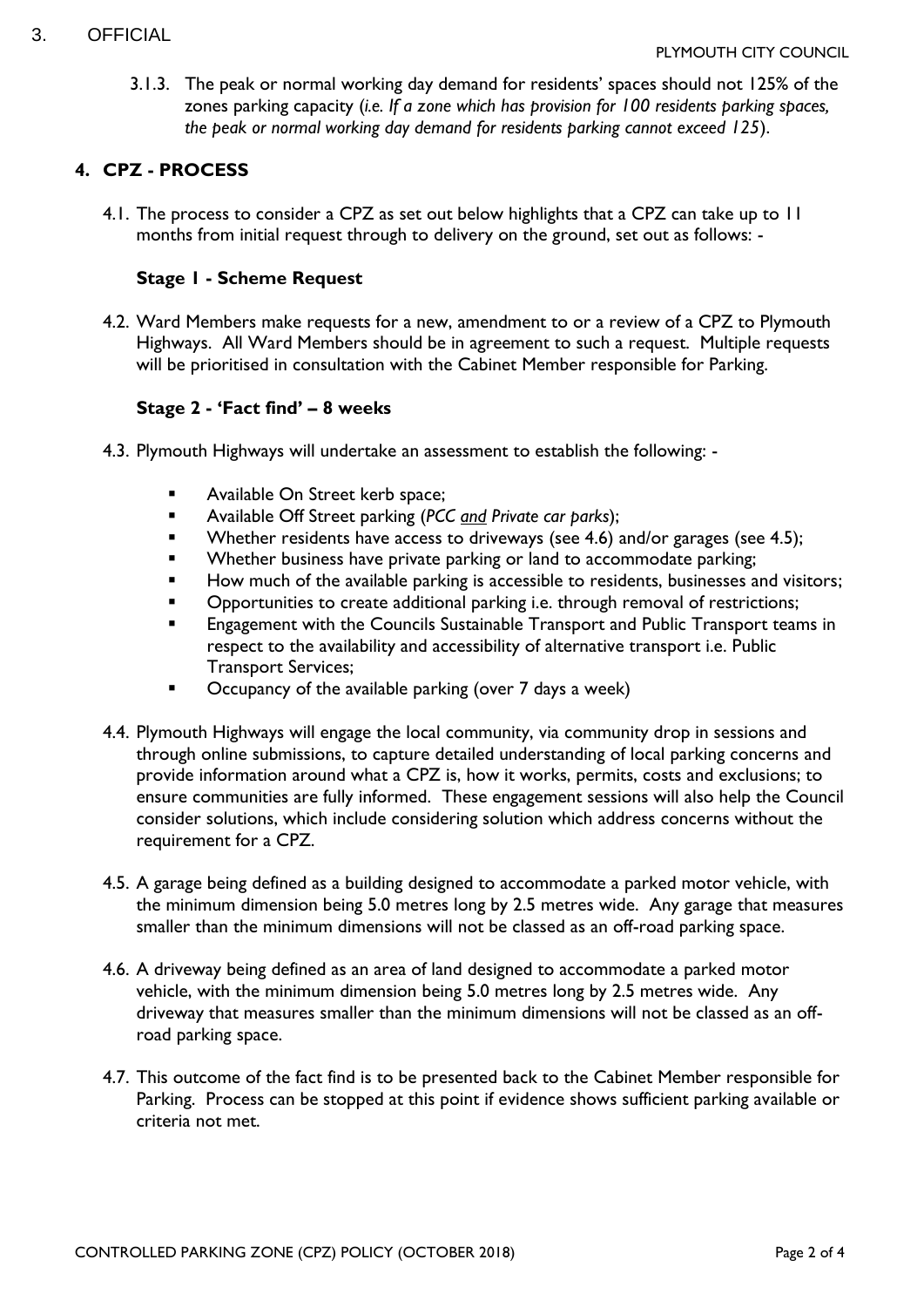### **Stage 3 - Highways Impact Assessment** (HIA) - 8 weeks

- 4.8. Plymouth Highways will proceed to undertake a 'Highways Impact Assessment' (HIA). The HIA explores the impact of a CPZ on the following areas: -
	- Road Safety
	- Access to places of worship
	- Access to services (i.e. hospitals and medical/health centres)
	- Access to schools and education facilities
	- **Sports and leisure facilities**
	- Dispersal and displacement of parking
- 4.9. Plymouth Highways will engage the local community, via community drop in sessions and through online submissions, on outline proposals in response to the parking challenges, information obtained through the 'fact find' and in consideration to the 'Highways impact assessment'. These sessions enable feedback to outline proposals and for proposals to be amended to provide the best solution, ahead of any balloting with the community.

### **Stage 4 - Scheme Design -** 4 weeks

- 4.10. The scheme is designed, by Plymouth Highways, using data established from the 'fact find', 'Highways Impact Assessment' and community engagement. The Cabinet Member responsible for parking is to be briefed on scheme proposals.
- 4.11. The minimum operational hours of a scheme is to be 3 hours, with the option of 3, 6, 12 or 24 hours a day. Schemes should operate 7 days a week. The exactly periods of day to which the scheme is operational will be determined based on the fact find and specific challenges of the said area. The overarching principal should be to adopt 'the minimum intervention to address the problem'.

#### **Stage 5 - Informal Consultation** - 6 weeks

- 4.12. The proposed scheme will be subject to non-statutory consultation (herein referred to as 'informal consultation'). Details of the proposal must be shared with: -
	- Ward Members
	- **Residents**
	- **Businesses**
	- Visitor/Tourism sector/representatives (i.e. Hospitality Association)
	- Education (i.e. schools, nurseries, colleges)
	- Health and medical centres (i.e. hospitals, surgeries, dentists)
	- Religious institutions (i.e. church's and places of worship)
	- **Emergency Services**
	- 4.13. Each residential property (defined as each individual property reference on Council Tax) within the boundary of a proposed scheme will be balloted and be entitled to one vote on whether they support, or do not support, the CPZ proposals.
	- 4.14. A minimum of 50% turnout is required and a minimum of 51% of responses received to be in support of the proposal. The outcome of the consultation is presented to the Cabinet Member responsible for parking to seek authority to proceed to formal Road Traffic Act consultation.